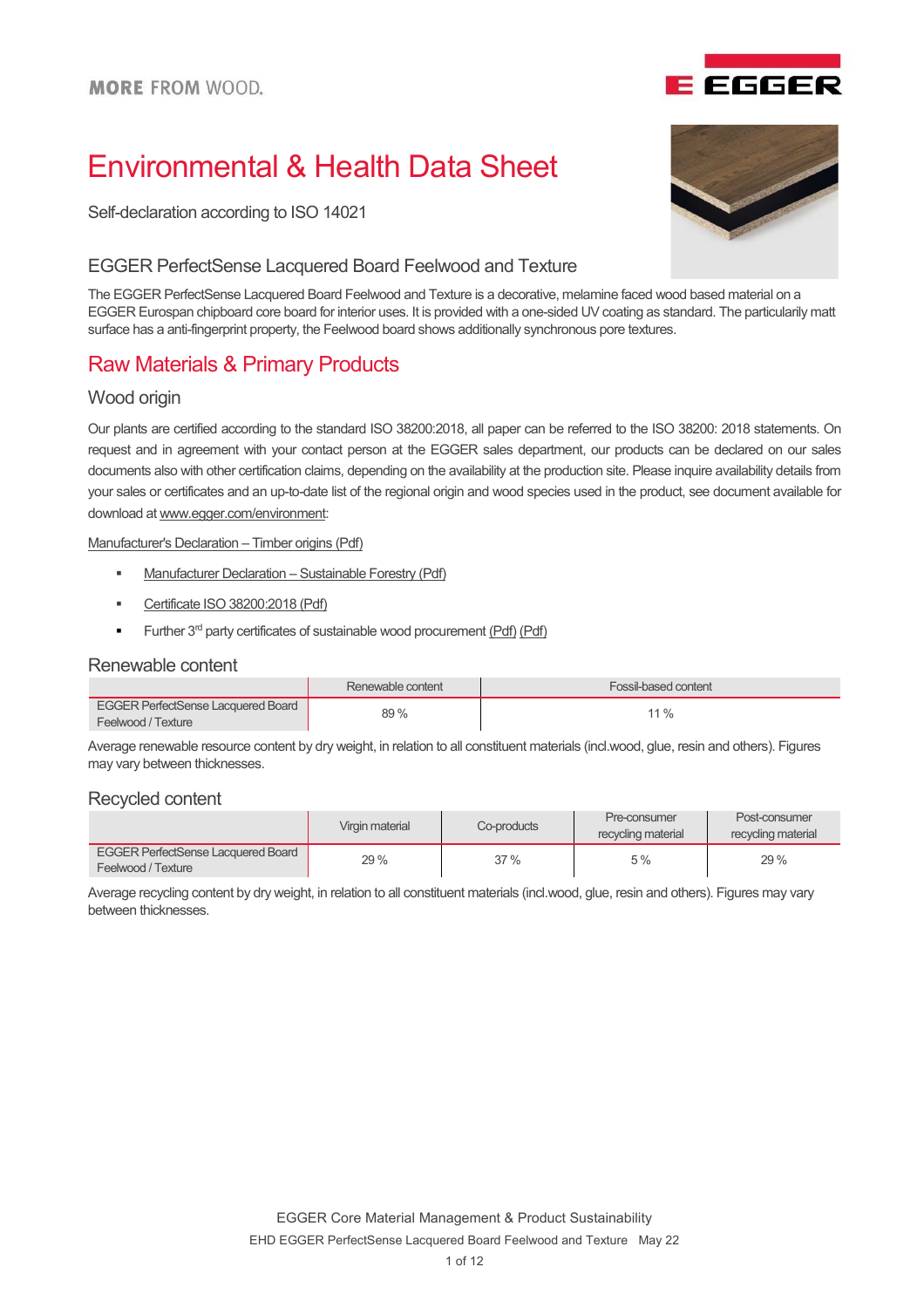### Constituent materials

The PerfectSense lacquered board Feelwood is a decorative, UV-lacquered, melamine faced MDF board.The table below contains 99.9% of the primary products, measured by weight. Proportions may vary between individual product thicknesses. Listed is the average across all thicknesses in one production year. All chemicals have been evaluated and are disclosed down to 1000 ppm.

| Proportion     |                                           | <b>Function</b>                     | Composition/ Add. info                                                                                                                          |
|----------------|-------------------------------------------|-------------------------------------|-------------------------------------------------------------------------------------------------------------------------------------------------|
| 89             | $\frac{0}{0}$                             | Dry wood chips (core board)         | Industrial round wood, saw mill by-products, Pre-consumer recycling wood and<br>Post-consumer recycling wood                                    |
| 8              | $\frac{0}{0}$                             | Glue (core board)                   | Urea-Formaldehyde Glue (UF)                                                                                                                     |
|                |                                           |                                     | 43 % décor paper (virgin cellulose, print color)                                                                                                |
| $\mathfrak{p}$ | $\frac{0}{0}$<br>Decorative surface layer | 57 % melamine-formaldehyde resin/   |                                                                                                                                                 |
|                |                                           |                                     | during the pressing process, the aminoplastic adhesive hardens fully. Under normal<br>conditions, it is bound to the wood and chemically stable |
| < 1            | $\frac{0}{0}$                             | Formaldehyde scavenger (core board) | <b>Technical Urea</b>                                                                                                                           |
| $<$ 1          | $\frac{0}{0}$                             | <b>Lacquer Coating</b>              | Acrylic resin (UV curing)                                                                                                                       |
| < 0.5          | $\%$                                      | Hydrophobing agent (core board)     | Paraffine wax emulsion                                                                                                                          |

## **Manufacturing**

### Production plants & their certifications

The product is manufactured at the following locations. You find the plant certifications available for download at www.egger.com/environment. For production plant´s address kindly see footnotes at the end of this document.

| Plant     | Certifications i obtained by this plant |                  |                  |                  |
|-----------|-----------------------------------------|------------------|------------------|------------------|
|           | Qualitv                                 | Environment      | Energy           | Wood origin      |
| Brilon, D | <b>ISO 9001</b>                         | <b>ISO 14001</b> | <b>ISO 50001</b> | <b>ISO 32800</b> |

# **Processing**

### **Safety**

This product is not hazardous in the form in which it is shipped by the manufacturer. Downstream activities (e.g. grinding, sanding, cutting or pulverizing) may generate wood dust, which is hazardous. Wear a respiratory mask if using hand tools without a dust extraction device. Observe all liability insurance association regulations for commercial processing operations (e.g. safety goggles).

### Processing instructions

#### See

Processing Instructions PerfectSense lacquered boards (Pdf)

available at the product download area at www.egger.com/products

### Technical data

See Technical Datasheets available at the product download area at www.egger.com/products

EGGER Core Material Management & Product Sustainability

EHD EGGER PerfectSense Lacquered Board Feelwood and Texture May 22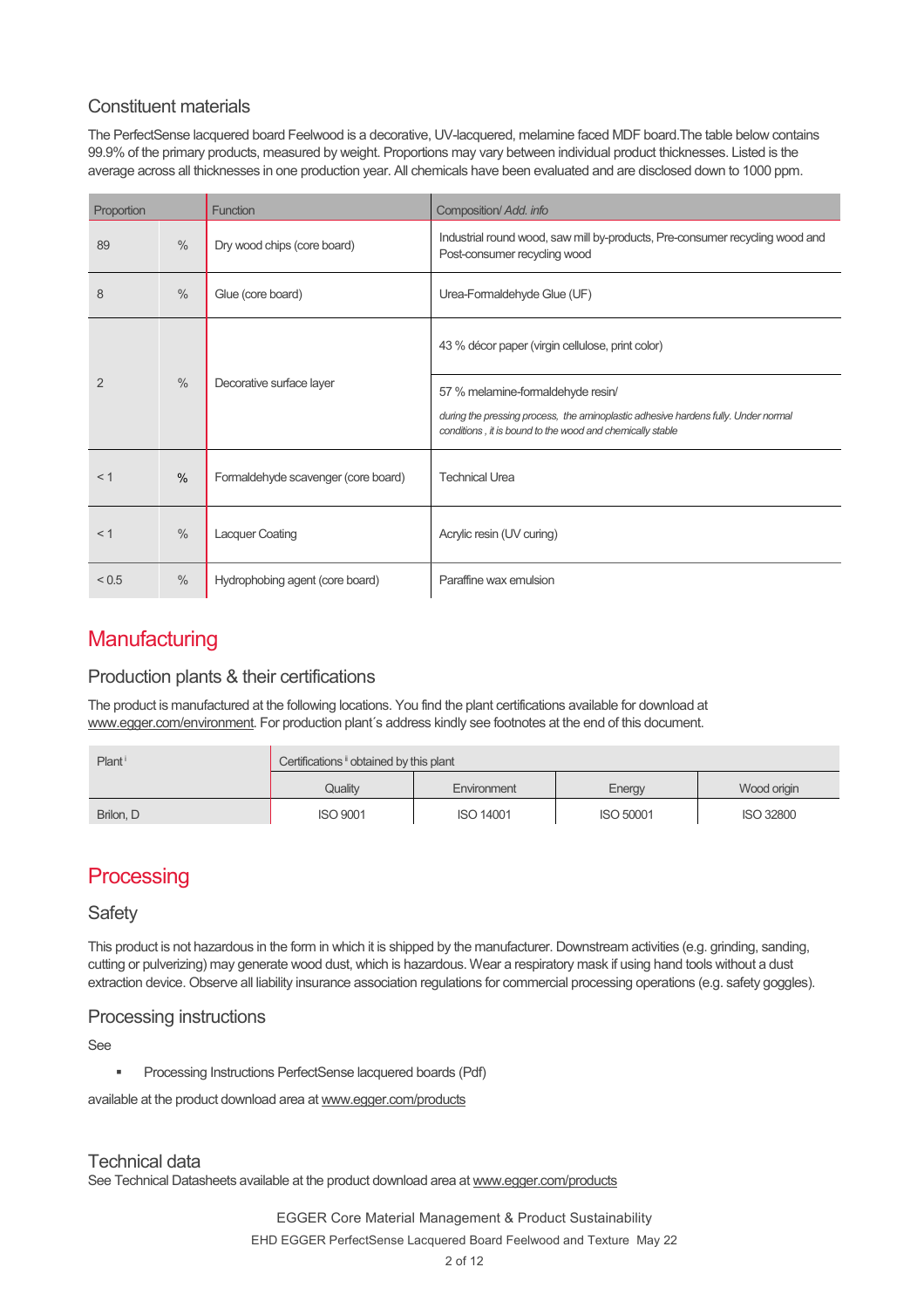### Use

#### Product certification

The product is certified <sup>ii</sup> according to:

**TÜV ProfiCert Product Interior PREMIUM** 

On request the products can be labelled with a certification claim according to:

- ISO 38200:2018
- Further 3rd party certificates of sustainable wood procurement

To download certificates, see EGGER environmental downloads at www.egger.com/environment and product category`s downloads at www.egger.com/products.

### Product emissions & Health aspects

Natural wood constituents may be released in small quantities. Minor amounts of formaldehyde can be detected. During the EGGER PerfectSense Lacquered Board Feelwood and Texture's manufacturing processes, heat and pressure is applied in a short cyclepress. All resins cure completely into a solid material. In the use phase, the product is chemically stable under normal conditions. There are no known health hazards or health effects to be expected under normal conditions, when the product is used as intended.

The product is subjected to annual tests within the scope of TÜV PROFiCERT-product Interior surveillance by an independent third party. Please note: requirements listed as met "via TÜV PROFiCERT" are NOT CERTIFIED stand-alone in this category!

The following table contains an overview of requirements, on which the product has been tested by an independent third party and fulfills the emission requirements. See Annex for limit values and further details.

| Substance / indicator                                              | Product has been<br>tested and fulfils<br>emission<br>requirement | Requirement                                                 | Requirement details ii                                                     |
|--------------------------------------------------------------------|-------------------------------------------------------------------|-------------------------------------------------------------|----------------------------------------------------------------------------|
| VOC, Formaldehyde,<br>Carcinogens, Ammonia,<br><b>Nitrosamines</b> | $\checkmark$                                                      | <b>TÜV PROFICERT-</b><br>product Interior<br><b>PREMIUM</b> | Common Label for the Health and Quality Assessment of Interior<br>Products |
| VOC, Carcinogens                                                   | $\checkmark$                                                      | AgBB 2018                                                   | via TÜV PROFICERT (see above)                                              |
| <b>VOC</b>                                                         | ✓                                                                 | French VOC<br>regulation, emission<br>class A+              | via TÜV PROFICERT (see above)                                              |
| <b>VOC</b>                                                         | $\checkmark$                                                      | Belgian VOC<br>regulation                                   | via TÜV PROFICERT (see above)                                              |
| VOC, Formaldehyde,<br>Carcinogens, harmful<br>substances           | $\checkmark$                                                      | CAM Italy                                                   | via TÜV PROFICERT (see above)                                              |
| VOC, Formaldehyde,<br>Carcinogens                                  | $\checkmark$                                                      | <b>BREEAM</b><br><b>Exemplary Level</b>                     | via TÜV PROFICERT (see above)                                              |
| <b>VOC</b>                                                         | $\checkmark$                                                      | Finnish M1<br>classification                                | via TÜV PROFICERT (see above)                                              |
| Formaldehyde, VOC<br>Carcinogens, harmful<br>substances            | $\checkmark$                                                      | Austrian Ecolabel,<br>Guideline UZ 07                       | via TÜV PROFICERT (see above)                                              |
| Formaldehyde, VOC<br>Carcinogens, harmful<br>substances            | $\checkmark$                                                      | DE-UZ 76 (Blue<br>Angel)                                    | via TÜV PROFICERT (see above)                                              |
| Formaldehyde                                                       | $\checkmark$                                                      | ChemVerbotsV E1<br>DE 2020                                  | via TÜV PROFiCERT (see above)                                              |
| Formaldehyde                                                       | ✓                                                                 | LEED v4 (outside<br>North America)                          | via TÜV PROFICERT (see above)                                              |

EGGER Core Material Management & Product Sustainability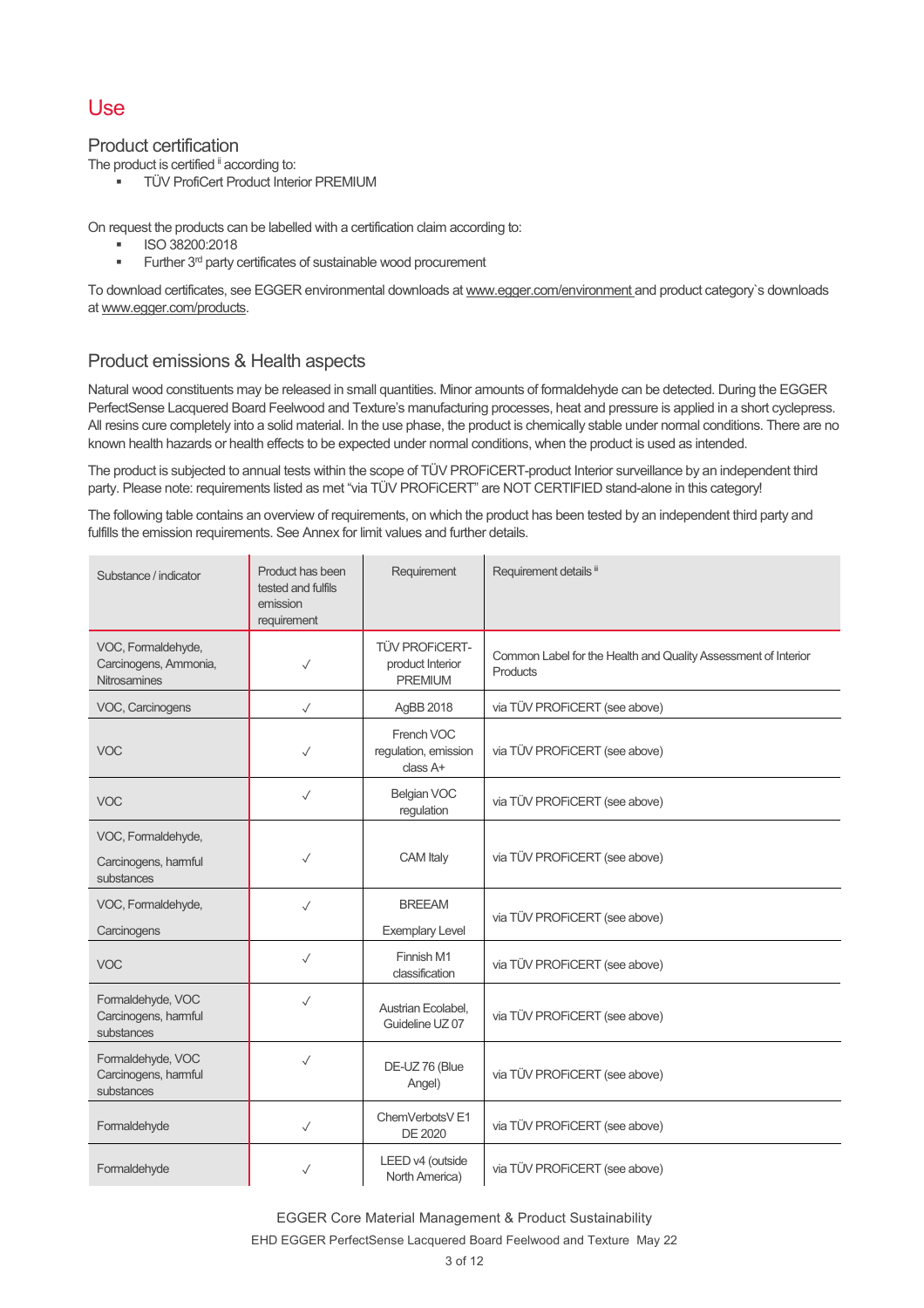# End of life – Waste treatment

#### **Reuse**

During remodeling or at the end of the utilization phase of a building, the product can easily be separated and used again for the same applications, if selective deconstruction is practiced. This is only possible if the product has not been bonded over its entire surface.

#### Recycling – Material use

Leftovers which accrue on the construction site as well as those from deconstruction measures should primarily be routed to a material utilization stream (use as post-consumer recycling material). The product can be recycled and used for the same purpose, since waste wood from furniture is a secondary material already used in the production of new chipboards.

### Incineration – Energetic use

After its utilization phase, the product should be separated and routed to an energetic recovery, due to its high calorific value of approx. 18.5 MJ/kg. Upon incineration, kindly observe all locally applicable legal requirements for the correct dimensions, required filter technologies, operating conditions, and legal permissions for burning wood-based panels/chipboards.

Waste code according to European Waste Catalogue, depending on origin of the waste:

- 17 02 01 Construction & Demolition Waste Wood or
- 03 01 05 sawdust, shavings, cuttings, wood, particle board and veneer not containing hazardous substances

The product is not classified as hazardous waste. Used EGGER PerfectSense Lacquered Board Feelwood / Texture can be classified as glued, laminated waste wood without halogenated compounds in the lamination layer and without wood preservatives.

See also document available for download at www.egger.com/environment:

- Manufacturer's Declaration Wood preservatives (Pdf)
- Manufacturer's Declaration Halogenated organic compounds (Pdf)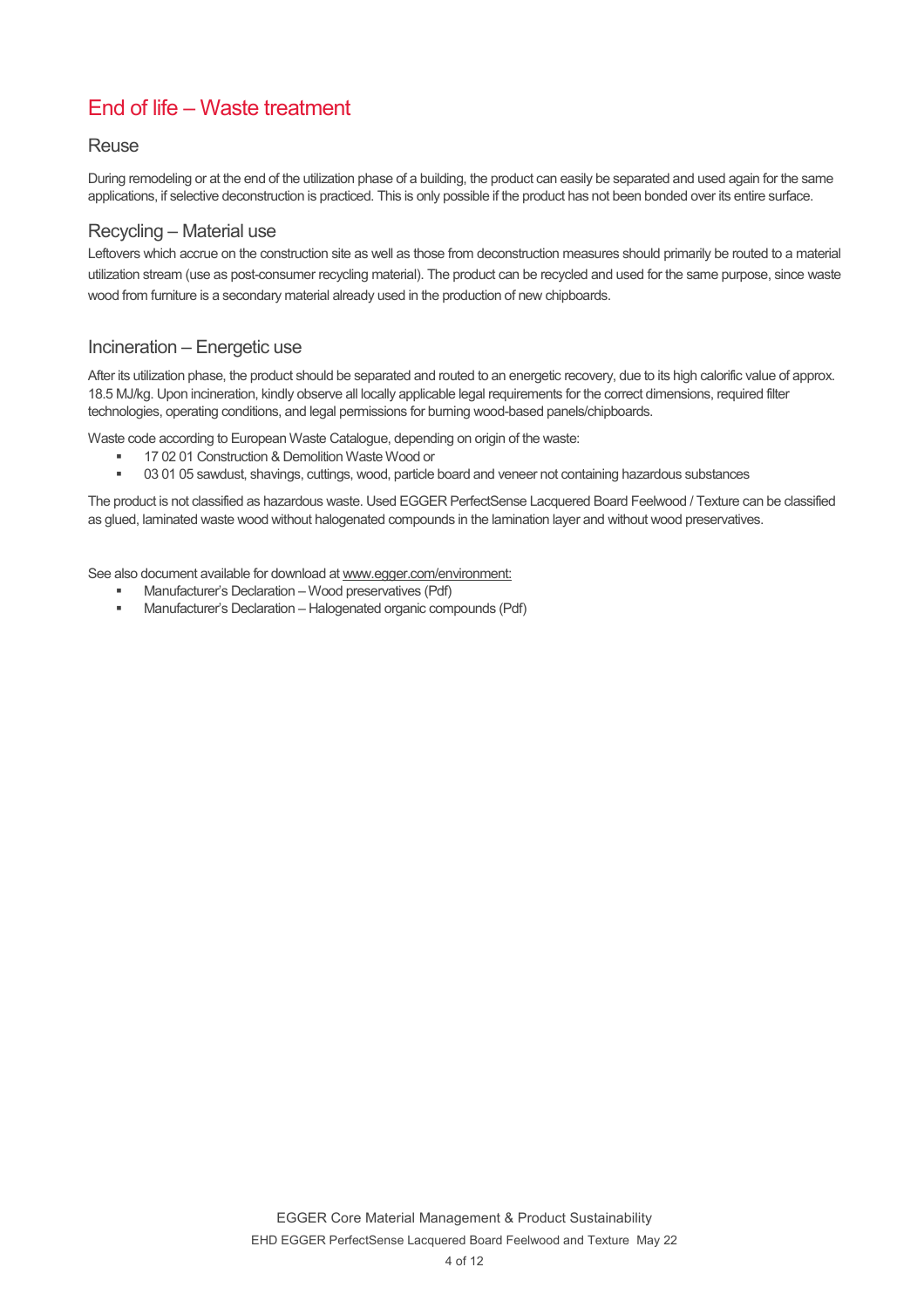# Compliance with LEED v4

The EGGER PerfectSense Lacquered Board Feelwood and Texture is compliant with the prerequisites for use in LEED certified buildings outside the U.S. Beyond that the usage of a EGGER PerfectSense Lacquered Board Feelwood and Texture contributes to gather additional points within the LEED scoring system. The following table shows all LEED credits which are applicable to the usage of our product. As the actually achievable number of points depends on the attributes of all used materials in the LEED building project and further actions by the constructor, we cannot guarantee to obtain the maximum score. For full requirement terms see LEED credit library at www.usbc.org.

### Projects outside U.S.

| LEED v4 Requirements for Building Design + Construction (BD+C)<br>New Construction, Core and Shell, Schools, Retail, Healthcare, Data Centers,<br>Hospitality, Warehouses and Distribution Centers<br>LEED v4 Requirements for Interior Design + Construction (ID+C)<br>Commercial Interiors, Retail, Hospitality |                                                                                                                                                                                                                                                                                      |                                 | <b>Product contributions</b>                                                                                                                                                                                                                                                              |
|-------------------------------------------------------------------------------------------------------------------------------------------------------------------------------------------------------------------------------------------------------------------------------------------------------------------|--------------------------------------------------------------------------------------------------------------------------------------------------------------------------------------------------------------------------------------------------------------------------------------|---------------------------------|-------------------------------------------------------------------------------------------------------------------------------------------------------------------------------------------------------------------------------------------------------------------------------------------|
| Chapter                                                                                                                                                                                                                                                                                                           | <b>Requirement summary</b>                                                                                                                                                                                                                                                           | <b>Maximum</b><br><b>Points</b> |                                                                                                                                                                                                                                                                                           |
| <b>Material and</b><br><b>Resources</b>                                                                                                                                                                                                                                                                           | <b>Building Product Disclosure and Optimization -</b><br><b>Environmental Product Declarations</b><br><b>Option 1. Environmental Product Declaration</b><br>(EPD)                                                                                                                    | 1<br>Point                      | Currently, this product has no EPD.                                                                                                                                                                                                                                                       |
| <b>Material and</b><br><b>Resources</b>                                                                                                                                                                                                                                                                           | <b>Building Product Disclosure and Optimization -</b><br>Sourcing of Raw Materials<br>Option 1: Raw material source and extraction<br>reporting Third-party verified corporate<br>sustainability reports (CSR) according to an<br>accepted framework.                                | $\overline{2}$                  | An annual Sustainability report is published in accordance<br>with the GRI standards: "Core" option, and is audited by an<br>independent party. See<br>Sustainability report (Pdf)<br>available for download at www.egger.com/environment.                                                |
| <b>Material and</b><br><b>Resources</b>                                                                                                                                                                                                                                                                           | <b>Building Product Disclosure and Optimization -</b><br>Sourcing of Raw Materials<br>Option 2.3: Wood products must be certified<br>by the Forest Stewardship Council® (FSC®) or<br>USGBC-approved equivalent.                                                                      | Points                          | Yes, the product can be purchased in 3rd party certified<br>qualities on request. Use delivery receipt as evidence<br>document. See also chapter "Wood origin" of this<br>document.                                                                                                       |
| <b>Material and</b><br><b>Resources</b>                                                                                                                                                                                                                                                                           | <b>Building Product Disclosure and Optimization -</b><br>Sourcing of Raw Materials<br>Option 2.5: Recycled content is the sum of<br>postconsumer recycled content plus one-half<br>the preconsumer recycled content                                                                  | $\mathbf 1$<br>Point            | Recycled content of the product (based on weight) = 29 % +<br>5% /2 =32% . See "Constituent materials" section above to<br>obtain further information.                                                                                                                                    |
| <b>Material and</b><br><b>Resources</b>                                                                                                                                                                                                                                                                           | <b>Building Product Disclosure and Optimization -</b><br><b>Material Ingredients</b><br>Option 1: Declare.                                                                                                                                                                           | $\mathbf 1$<br>Point            | The manufacturer has screened the product to at least<br>1,000 ppm and has provided a publicly available inventory.<br>See "Constituent materials" section above to obtain further<br>information.                                                                                        |
| <b>Indoor</b><br>Environmental<br><b>Quality</b>                                                                                                                                                                                                                                                                  | Low-emitting Materials- VOC emissions<br>evaluation (product categories ceilings, walls,<br>acoustic insulation only)<br>Product complies with the LCI values of the<br>German AgBB Testing and Evaluation<br>Scheme<br>Low-emitting Materials- Formaldehyde<br>emissions evaluation | 3<br>Points                     | Product complies with the LCI values of the German AgBB<br>scheme. See "Product emissions & Health aspects" section<br>above for further information. Use<br>TÜV PROFICERT-product Interior PREMIUM<br>as evidence document, available for download at<br>www.eqger.com/downloads.<br>Use |
| Indoor<br>Environmental<br>Quality                                                                                                                                                                                                                                                                                | For projects outside the U.S., composite<br>wood must be documented not to exceed a<br>concentration limit of 0.05 ppm of<br>formaldehyde.                                                                                                                                           |                                 | TÜV PROFICERT-product Interior PREMIUM<br>as evidence document, available for download at<br>www.egger.com/downloads.                                                                                                                                                                     |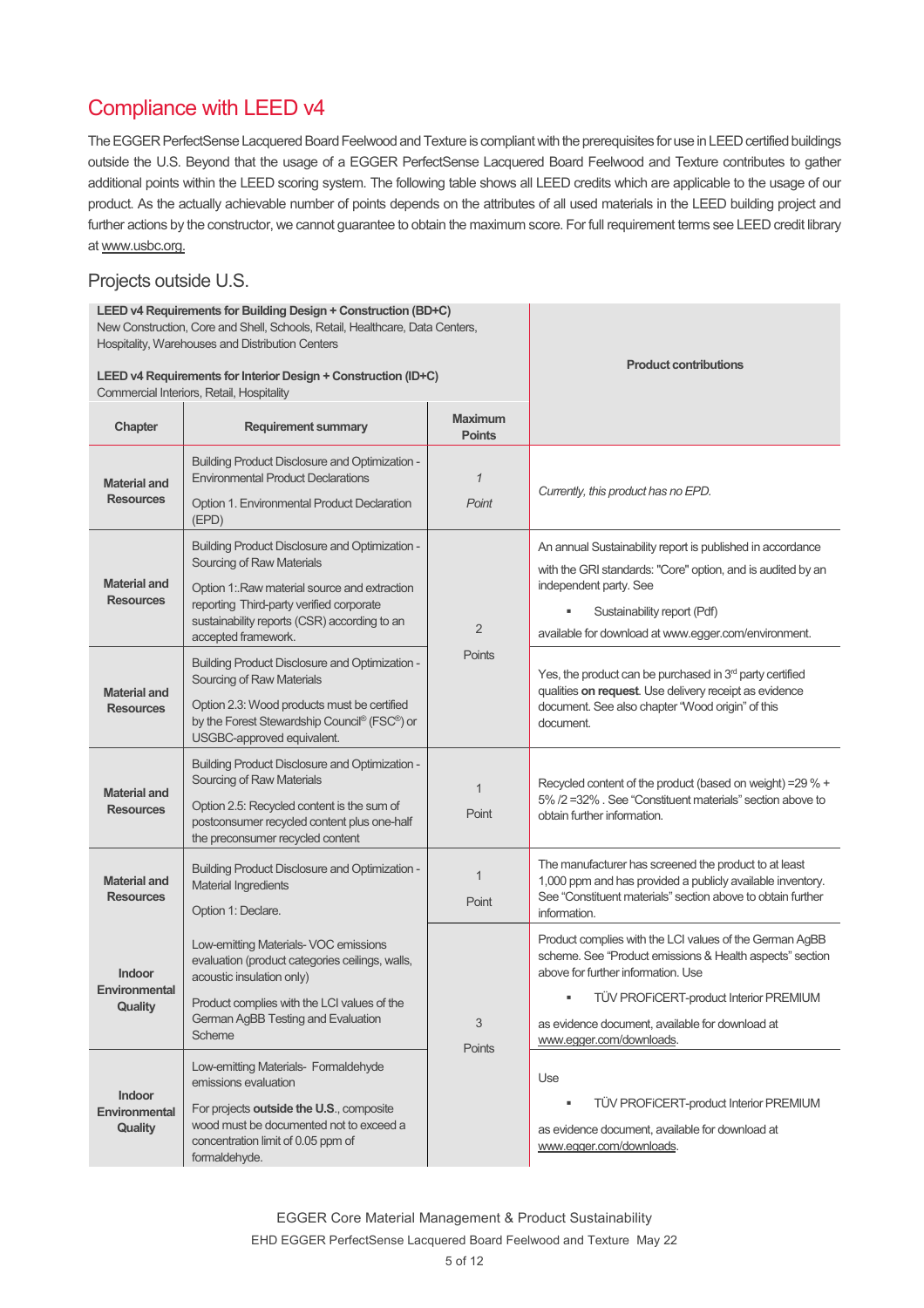## Projects inside U.S.

Please note that formaldehyde emission requirements in LEED v4 are deviating for projects **inside the U.S.**

| LEED v4 Requirements for Building Design + Construction (BD+C)<br>New Construction, Core and Shell, Schools, Retail, Healthcare, Data Centers,<br>Hospitality, Warehouses and Distribution Centers<br>LEED v4 Requirements for Interior Design + Construction (ID+C) |                                                                                                                                                                                                                                                                 |                                        | <b>Product contributions</b>                                                                                                                                                                                                               |
|----------------------------------------------------------------------------------------------------------------------------------------------------------------------------------------------------------------------------------------------------------------------|-----------------------------------------------------------------------------------------------------------------------------------------------------------------------------------------------------------------------------------------------------------------|----------------------------------------|--------------------------------------------------------------------------------------------------------------------------------------------------------------------------------------------------------------------------------------------|
| Chapter                                                                                                                                                                                                                                                              | Commercial Interiors, Retail, Hospitality<br><b>Requirement summary</b>                                                                                                                                                                                         | <b>Maximum</b>                         |                                                                                                                                                                                                                                            |
| <b>Material and</b><br><b>Resources</b>                                                                                                                                                                                                                              | <b>Building Product Disclosure and Optimization -</b><br><b>Environmental Product Declarations</b><br>Option 1. Environmental Product Declaration<br>(EPD)                                                                                                      | <b>Points</b><br>$\mathcal I$<br>Point | Currently, this product has no EPD.                                                                                                                                                                                                        |
| <b>Material and</b><br><b>Resources</b>                                                                                                                                                                                                                              | <b>Building Product Disclosure and Optimization -</b><br>Sourcing of Raw Materials<br>Option 1: Raw material source and extraction<br>reporting Third-party verified corporate<br>sustainability reports (CSR) according to an<br>accepted framework.           | $\overline{2}$                         | An annual Sustainability report is published in accordance<br>with the GRI standards: "Core" option, and is audited by an<br>independent party. See<br>Sustainability report (Pdf)<br>available for download at www.egger.com/environment. |
| <b>Material and</b><br><b>Resources</b>                                                                                                                                                                                                                              | <b>Building Product Disclosure and Optimization -</b><br>Sourcing of Raw Materials<br>Option 2.3: Wood products must be certified<br>by the Forest Stewardship Council® (FSC®) or<br>USGBC-approved equivalent.                                                 | Point                                  | Yes, the product can be purchased in 3 <sup>rd</sup> party certified<br>qualities on request. Use delivery receipt as evidence<br>document. See also chapter "Wood origin" of this<br>document.                                            |
| <b>Material and</b><br><b>Resources</b>                                                                                                                                                                                                                              | <b>Building Product Disclosure and Optimization -</b><br>Sourcing of Raw Materials<br>Option 2.5: Recycled content is the sum of<br>postconsumer recycled content plus one-half<br>the preconsumer recycled content, based on<br>cost.                          | $\overline{1}$<br>Point                | Recycled content of the product (based on weight) = 29 % +<br>5% /2 = 32% . See "Constituent materials" section above to<br>obtain further information.                                                                                    |
| <b>Material and</b><br><b>Resources</b>                                                                                                                                                                                                                              | <b>Building Product Disclosure and Optimization -</b><br><b>Material Ingredients</b><br>Option 1: Declare.                                                                                                                                                      | $\overline{1}$<br>Point                | The manufacturer has screened the product to at least<br>1,000 ppm and has provided a publicly available inventory.<br>See "Constituent materials" section above to obtain further<br>information.                                         |
| Indoor<br>Environmental<br>Quality                                                                                                                                                                                                                                   | Low-emitting Materials- Formaldehyde<br>emissions evaluation:<br>Composite wood must be documented to<br>have low formaldehyde emissions that meet<br>the requirements for ultra-low-emitting<br>formaldehyde (ULEF) resins or no added<br>formaldehyde resins. | 3<br><b>Points</b>                     | The product does not fulfil ULEF requirements. For core<br>board and decorative surface glue and resins on a<br>formaldehyde base are used.                                                                                                |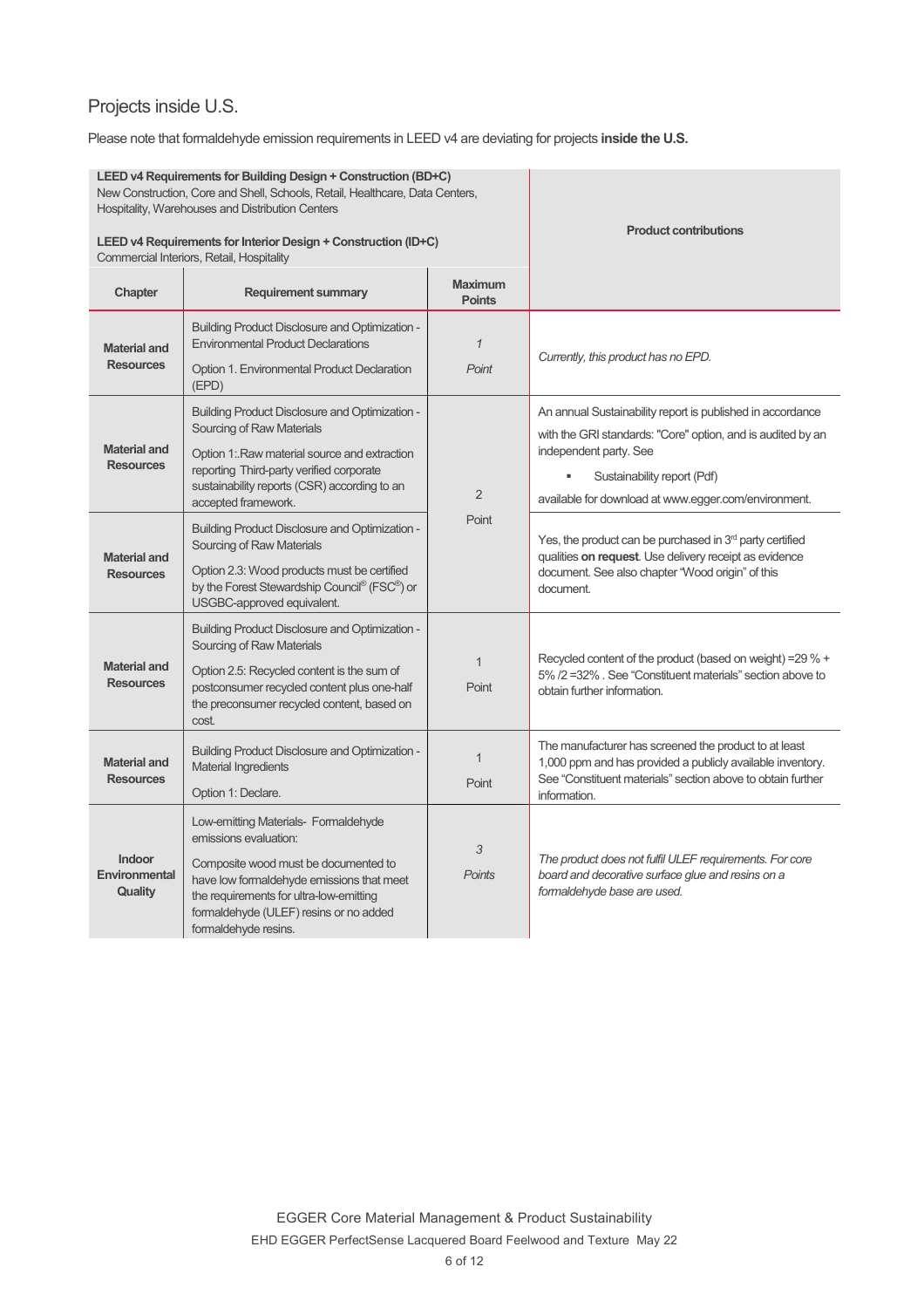# Compliance with WELL Building Standard v2™

EGGER PerfectSense Lacquered Board Feelwood and Texture is compliant with the preconditions for use in WELL v2TM certified buildings. Beyond that the usage of this product may contribute to gather additional points within the WELL scoring system. The following table shows all WELL features which are applicable to the usage of our product. *Requirements given in italics are currently not met by the product.* As the actually achievable number of points depends on the attributes of all used materials in the WELL building project and further actions by the constructor, we cannot guarantee to obtain the maximum score. For full requirement terms see WELL feature library at www.wellcertified.com.

| <b>Requirements</b>                                                     |                                                                                                                                                                                                                                                                                            | <b>Product contributions</b>    |                                                                                                                                                                                                                                                                                                                                                                                   |
|-------------------------------------------------------------------------|--------------------------------------------------------------------------------------------------------------------------------------------------------------------------------------------------------------------------------------------------------------------------------------------|---------------------------------|-----------------------------------------------------------------------------------------------------------------------------------------------------------------------------------------------------------------------------------------------------------------------------------------------------------------------------------------------------------------------------------|
| Chapter                                                                 | <b>Requirement summary</b>                                                                                                                                                                                                                                                                 | <b>Maximum</b><br><b>Points</b> |                                                                                                                                                                                                                                                                                                                                                                                   |
| X01 Material<br><b>Precautions</b>                                      | Restrict asbestos, mercury and lead.                                                                                                                                                                                                                                                       | Precondition                    | The product complies with this precautions. See<br>Manufacturer's Declaration - Asbestos (Pdf) available for<br>download at www.egger.com/environment. Use<br>TÜV PROFICERT-product Interior PREMIUM<br>as evidence document for healthy living products, available<br>for download at www.eqger.com/downloads.                                                                   |
| <b>X05</b><br><b>Enhanced</b><br><b>Material</b><br><b>Restrictions</b> | Part 2a Select Compliant Architectural and<br><b>Interior Products:</b> Flooring products, ceiling<br>and wall panels contain halogenated flame<br>retardants (HFR) at less than 100 ppm.                                                                                                  | $\mathbf 1$<br>Point            | The product complies with this requirement. No<br>halogenated flame retardants (HFR) are used in this<br>product. See "Constituent materials" section above for your<br>documentation. Please get in touch with the EGGER<br>product sustainability & compliance team at<br>environment@egger.com to get Manufacturer's declaration<br>on the use of halogenated compounds (Pdf). |
| <b>X05</b><br><b>Enhanced</b><br><b>Material</b><br><b>Restrictions</b> | Part 2a Select Compliant Architectural and<br><b>Interior Products: Newly installed floorings</b><br>and furniture contain Orthophthalates at less<br>than 100 ppm.                                                                                                                        |                                 | In general, no softening agents are used in the production of<br>chipboards, in particular no phthalates. See "Constituent<br>materials" section above for your documentation.                                                                                                                                                                                                    |
| X06 Volatile<br>Compound<br>reduction                                   | Part 2a Restrict VOC Emissions from<br>Furniture, Architectural and Interior<br><b>Products:</b> Furniture and wall panels tested<br>per AgBB or CDPH method and VOC<br>emission threshold established.                                                                                    | $\overline{2}$                  | Product complies with the LCI values of the German AgBB<br>scheme. See "Product emissions & Health aspects" section<br>above for further information. Use<br><b>TUV PROFICERT-product Interior PREMIUM</b><br>as evidence document, available for download at<br>www.egger.com/downloads.                                                                                         |
| <b>X06 Volatile</b><br>Compound<br>reduction                            | <b>Part 2c2 Restrict VOC Emissions from</b><br>Furniture, Architectural and Interior<br><b>Products:</b> Composite wood panels meet the<br>formaldehyde standards European E1, TSCA,<br>F*** or LEED v4.1                                                                                  | Points                          | Use<br>TÜV PROFICERT-product Interior PREMIUM<br>as evidence document, available for download at<br>www.egger.com/downloads.                                                                                                                                                                                                                                                      |
| X07 Material<br><b>Transparency</b>                                     | <b>Part 1: Select Products with Disclosed</b><br>Ingredients: Promote ingredient disclosure<br>with ingredients identified and disclosed to<br>1,000 ppm.                                                                                                                                  | 1<br>Point                      | The product is screened to at least 1,000 ppm and the<br>manufacturer has provided a publicly available inventory<br>within this document. See "Constituent materials" section<br>above for your documentation.                                                                                                                                                                   |
| <b>X08 Materials</b><br><b>Optimization</b>                             | <b>Part 1 Select Material with Enhanced</b><br><b>Chemical Restrictions: Newly installed</b><br>furnishings, built-in furniture, interior finishes<br>and finish materials comply with some<br>combination of the listed programs (e.g. Living<br><b>Building Challenge Red List Free)</b> | $\overline{2}$<br><b>Points</b> | Currently our product does not participate in any of the<br>listed programs. It does not contribute to achieve points for<br>this requirement.                                                                                                                                                                                                                                    |
| <b>X08 Materials</b><br>Optimization                                    | Part 2 Select Optimized Products: Product<br>is certrified by one of the listed programs (e.g.<br>Cradle to Cradle)                                                                                                                                                                        |                                 | Currently our product does not participate in any of the<br>listed programs. It does not contribute to achieve points for<br>this requirement.                                                                                                                                                                                                                                    |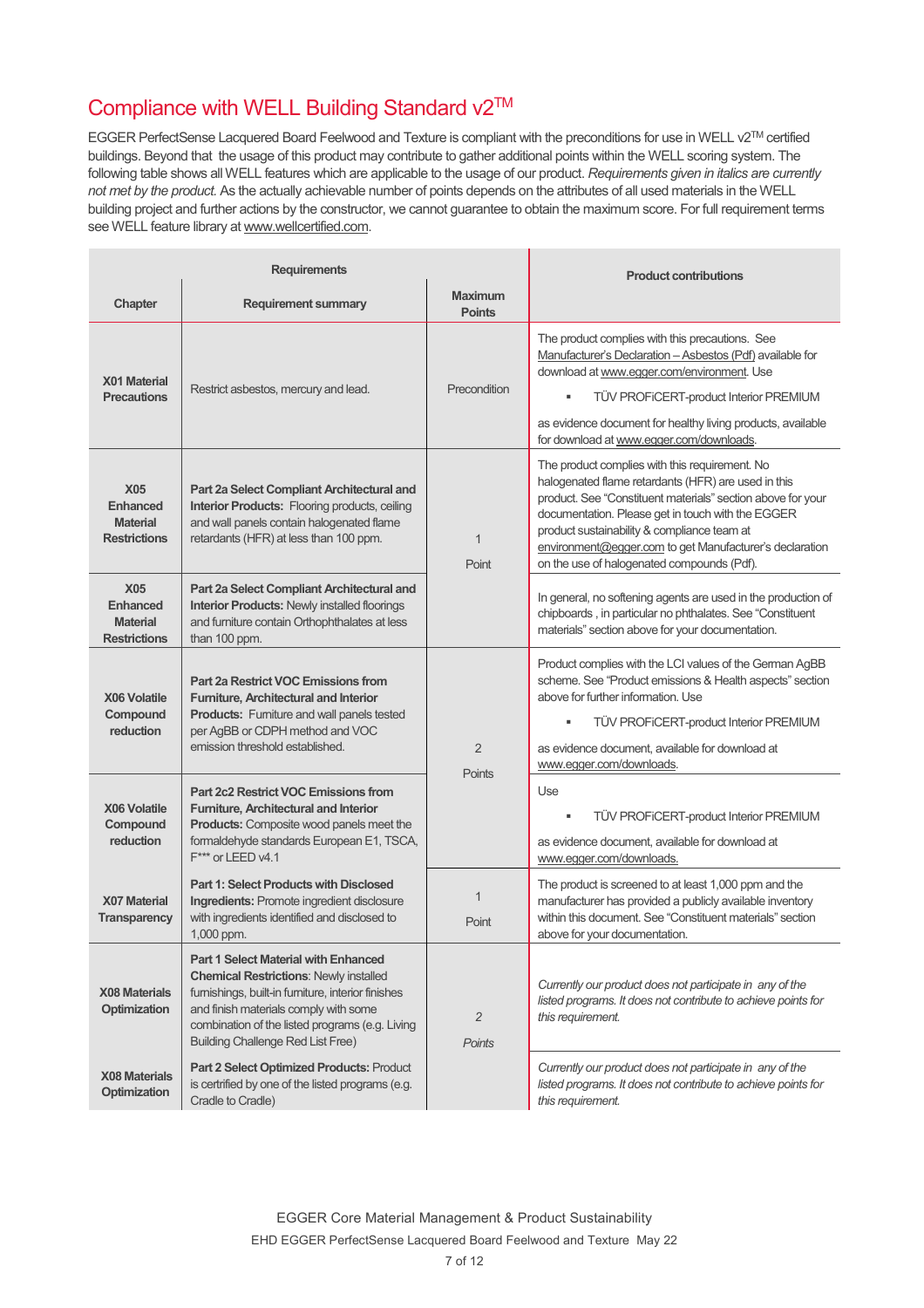# Compliance with BREEAM International New Construction 2016

EGGER PerfectSense Lacquered Board Feelwood and Texture is compliant with the preconditions for use in BREEAM 2016 certified buildings and fulfils the emission requirements at exemplary level. Beyond that the usage of this product may contribute to gather additional points within the BREEAM scoring system. *Requirements given in italics are currently not met by the product.* The following table shows all BREEAM credits which are applicable to the usage of our product. As the actually achievable number of credits depends on the attributes of all used materials in the BREEAM building project and further actions by the constructor, we cannot guarantee to obtain the maximum score. For full requirement terms see BREEAM manual at www.breeam.com.

| <b>Requirements</b>                                                            |                                                                                                                                                                                                                                                                                                                                    | <b>Product contributions</b>     |                                                                                                                                                                                                                                                                                                                                                                                                                                                    |
|--------------------------------------------------------------------------------|------------------------------------------------------------------------------------------------------------------------------------------------------------------------------------------------------------------------------------------------------------------------------------------------------------------------------------|----------------------------------|----------------------------------------------------------------------------------------------------------------------------------------------------------------------------------------------------------------------------------------------------------------------------------------------------------------------------------------------------------------------------------------------------------------------------------------------------|
| Chapter                                                                        | <b>Requirement summary</b>                                                                                                                                                                                                                                                                                                         | <b>Maximum</b><br><b>Credits</b> |                                                                                                                                                                                                                                                                                                                                                                                                                                                    |
| Mat <sub>01</sub><br>Life cycle<br>impacts                                     | Environmental product declarations (EPD) -<br>product installed by Post-Construction Stage<br>is covered by verified EPD                                                                                                                                                                                                           | $\mathcal I$<br>Credit           | Currently, this product has no EPD.                                                                                                                                                                                                                                                                                                                                                                                                                |
| <b>Mat 03</b><br><b>Responsible</b><br>sourcing of<br>construction<br>products | All timber-based products used on the project<br>are legally harvested and traded timber.                                                                                                                                                                                                                                          | Prerequisite                     | The product is verified by the ISO 38200 : 2018 statements.<br>The standard considers all legality requirements in the<br>respective purchasing or production country and all<br>environmental and social criteria known in the ISO system.<br>See also chapter "Wood origin" of this document.<br>Additionally, the product can be purchased in other $3rd$ party<br>certified qualities on request. Use delivery receipt as<br>evidence document |
| Hea <sub>02</sub><br>Indoor air<br>quality                                     | Avoidance of asbestos.                                                                                                                                                                                                                                                                                                             | Prerequisite                     | The product complies with this prerequisite. See<br>Manufacturer's Declaration - Asbestos (Pdf)<br>available for download at www.egger.com/environment                                                                                                                                                                                                                                                                                             |
| Hea 02<br>Indoor air<br>quality                                                | Minimising sources of pollution - Emissions<br>from building products. Product should meet<br>the exemplary level emission criteria<br>Formaldehyde $\leq 0.01$ mg/m <sup>3</sup><br>$TVOC \leq 0.3$ mg/m <sup>3</sup><br>$TSVOC \leq 0,001$ mg/m <sup>3</sup><br>Category 1A and 1B carcinogens $\leq 0.001$<br>mq/m <sup>3</sup> | $\overline{2}$<br>Credits        | Product meets the exemplary level emissions criteria. Use<br><b>TÜV ProfiCert Product Interior PREMIUM</b><br>as evidence document, available for download at<br>www.egger.com/downloads.                                                                                                                                                                                                                                                          |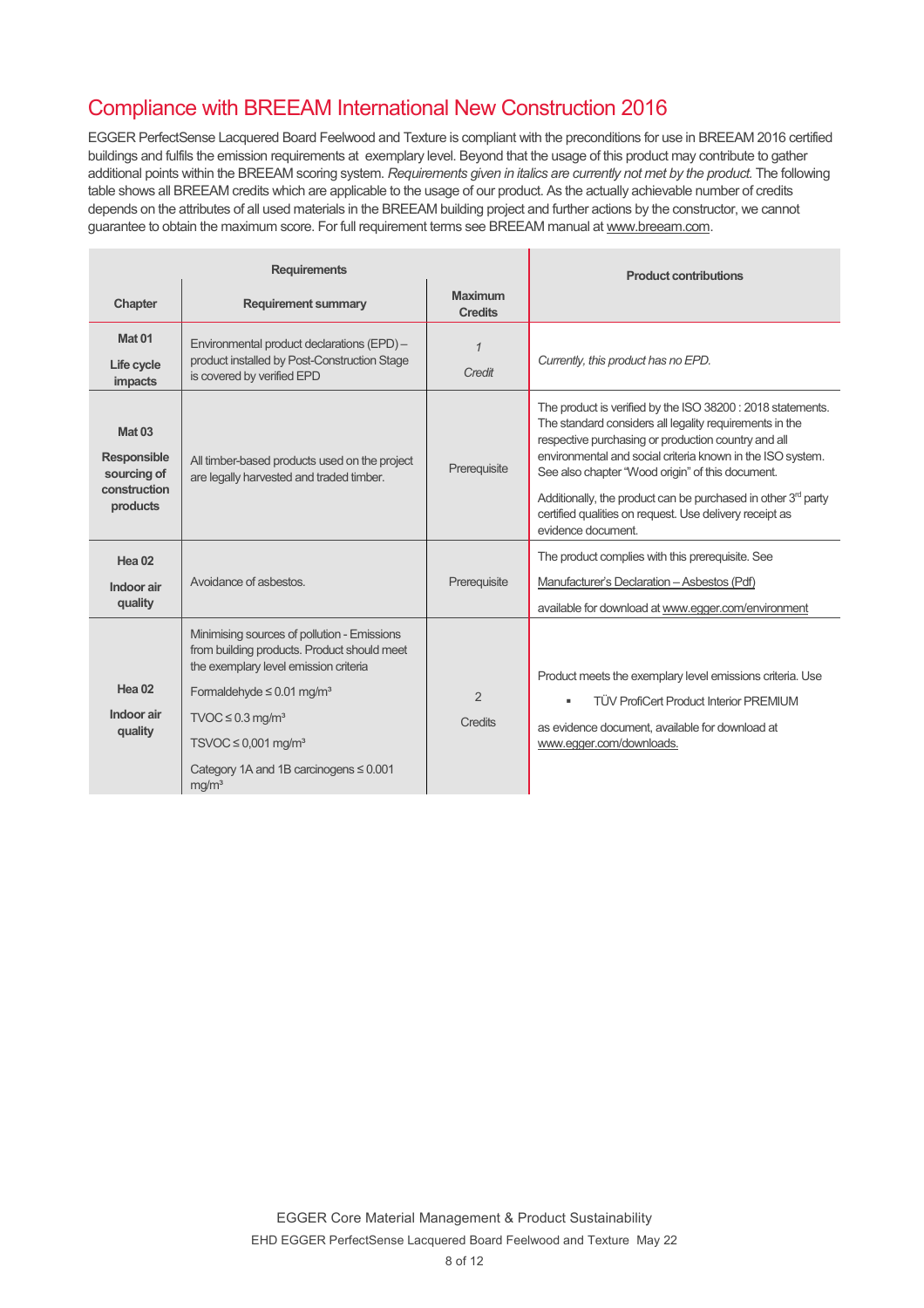## Compliance with DGNB System Version 2020 International – New buildings criteria set

The DGNB Silver, Gold and Platinum ratings result from the overall level of fulfillment of the building project. Which quality levels EGGER PerfectSense Lacquered Board Feelwood and Texture fulfills according to the DGNB system and where you can find the required verifications can be found in the following table. The contributions to the overall degree of fulfillment resulting from this according to the DGNB point system depend, among other things, on the relevance of the product group for the overall building. Please note that other criteria are also relevant for the overall rating of the building. We can therefore not guarantee a score to be obtained through the use of EGGER PerfectSense Lacquered Board Feelwood and Texture.

| <b>Requirements</b>                                       |                                                                                                                                                                                                                                                          | <b>Product contributions</b> |                                                                                                                                                                                                                                                                                                                                           |
|-----------------------------------------------------------|----------------------------------------------------------------------------------------------------------------------------------------------------------------------------------------------------------------------------------------------------------|------------------------------|-------------------------------------------------------------------------------------------------------------------------------------------------------------------------------------------------------------------------------------------------------------------------------------------------------------------------------------------|
| <b>Topic</b>                                              | <b>Requirement summary</b>                                                                                                                                                                                                                               | <b>Quality level</b>         |                                                                                                                                                                                                                                                                                                                                           |
| <b>ENV1.1</b><br><b>Building life cycle</b><br>assessment | The building life cycle assessment<br>requires building material data . Specific<br>and verified life cycle assessment data<br>(e.g. Environmental Product Declaration,<br>EPD) should be preferred over general,<br>generic life cycle assessment data. | General<br>requirement       | Currently, this product has no EPD.                                                                                                                                                                                                                                                                                                       |
| <b>ENV1.2</b><br><b>Local environmental</b><br>impact     | Wood materials equipped with flame<br>retardents:<br>Boron compounds $\leq 0.1\%$                                                                                                                                                                        | $\overline{4}$               | Surveillance of boron compounds is covered by the<br>TÜV PROFICERT product Interior PREMIUM<br>certificate. See "Product emissions & Health aspects"<br>section above for further information. Use<br>TÜV PROFICERT-product Interior<br>٠<br><b>PREMIUM</b><br>as evidence document, available for download at<br>www.egger.com/downloads |
| <b>ENV1.2</b><br>Local environmental<br>impact            | Interior walls, floor and ceiling coverings<br>(such as fibreboards):<br>Ashestos free                                                                                                                                                                   | $\overline{4}$               | The product complies with this requirement. See<br>Manufacturer's Declaration - Asbestos (Pdf)<br>available for download at www.egger.com/environment                                                                                                                                                                                     |
| <b>ENV1.2</b><br><b>Local environmental</b><br>impact     | Documentation of emission:<br>Certification (by a laboratory accredited in<br>accordance with ISO 17025 that the<br>product or system complies with the AgBB<br>criteria                                                                                 | 4                            | Product complies with the LCI values of the German<br>AgBB scheme. See "Product emissions & Health<br>aspects" section above for further information. Use<br>TÜV PROFICERT-product Interior<br><b>PREMIUM</b><br>as evidence document, available for download at<br>www.egger.com/downloads.                                              |
| <b>ENV1.2</b><br>Local environmental<br>impact            | No chemical wood preservative in the<br>interior.                                                                                                                                                                                                        | $\overline{4}$               | During the production of EGGER PerfectSense<br>Lacquered Board Feelwood / Texture no wood<br>preservatives are added. See<br>Manufacturer's declartion Wood Preservatives (Pdf)<br>available for download at www.egger.com/environment.                                                                                                   |
| <b>ENV1.3</b><br>Sustainable resource<br>extraction       | Certified sustainable resource extraction                                                                                                                                                                                                                | 1.3                          | The product is verified by the ISO 38200: 2018<br>statements. See also chapter "Wood origin" of this<br>document. Additionally, the product can be purchased in<br>other 3 <sup>rd</sup> party certified qualities on request. Use delivery<br>receipt as evidence document.                                                              |
| <b>TEC1.6</b><br>Ease of recovery and<br>recycling        | Recycling and disposal path:<br>Material recovery in building construction<br><b>or</b><br>Material recovery                                                                                                                                             | $\overline{2}$               | EGGER actively uses chipboard as waste wood in the<br>production of particleboard. The product is recyclable at<br>the end of its useful life. See chapter "End of life - waste<br>treatment" above for further details.                                                                                                                  |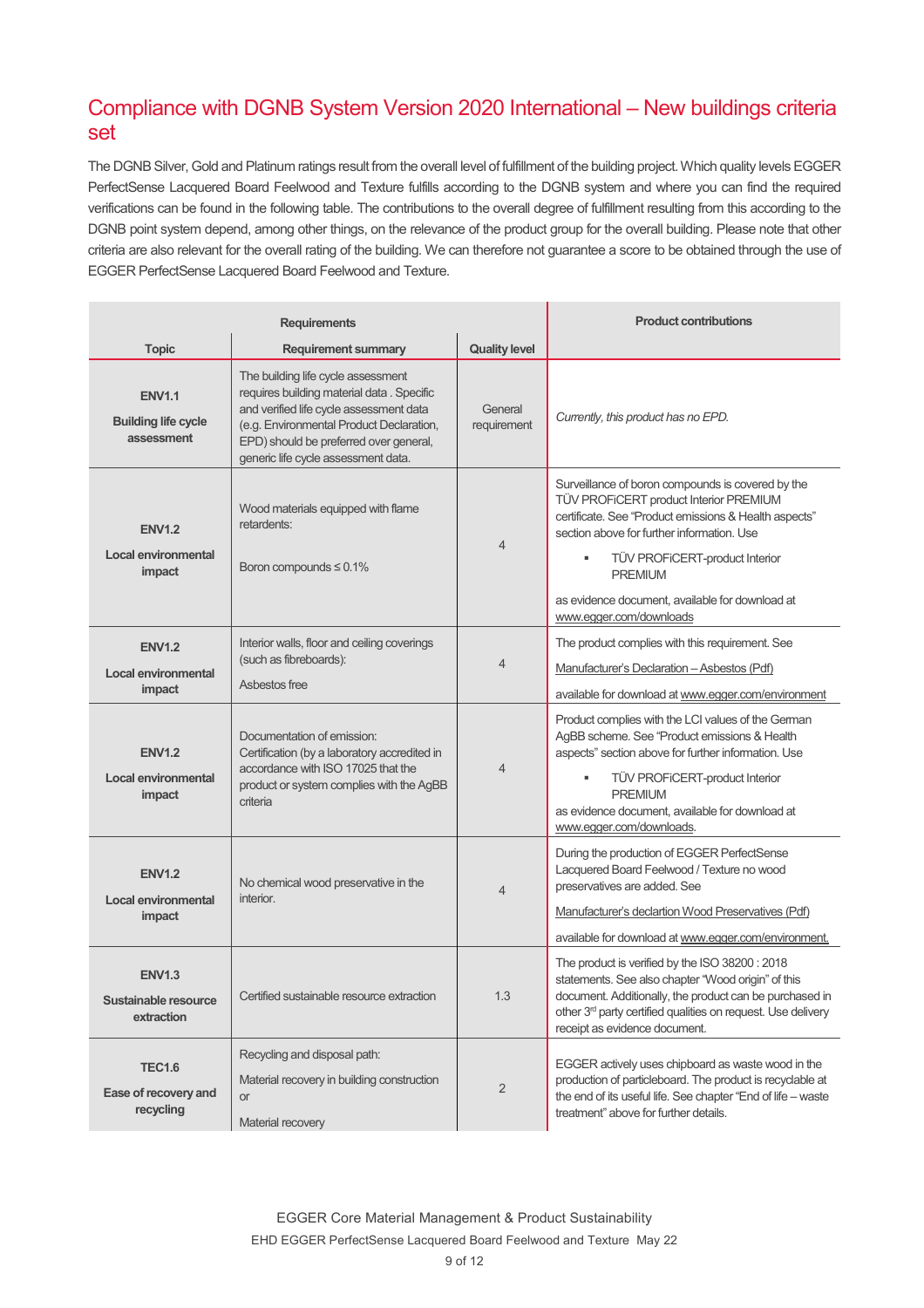# Compliance with Nordic Swan Ecolabel

### Furniture and Fitments, version 4.15

If you are planning to certify a furniture product with the Nordic Swan Ecolabel, we as your supplier are happy to provide you with the required evidence documents, as shown below. From our current knowledge, all other requirements beyond this list are not applicable to this product from the raw material supplier. When in doubt, please always take the original criteria version as a reference at the official Nordic Swan website.

| <b>Requirements</b>                                   |                                                                                                                                                                             | <b>Product contributions</b>                                                                                                                                                                                                                                                                     |
|-------------------------------------------------------|-----------------------------------------------------------------------------------------------------------------------------------------------------------------------------|--------------------------------------------------------------------------------------------------------------------------------------------------------------------------------------------------------------------------------------------------------------------------------------------------|
| Chapter                                               | <b>Requirement summary</b>                                                                                                                                                  |                                                                                                                                                                                                                                                                                                  |
| R <sub>11</sub> Origin and<br>traceability            | Written procedure ensuring traceability to the<br>origin of the raw materials                                                                                               | The product complies with the requirement. The following evidence<br>document can be used:<br>Certificate ISO 38200:2018 (Pdf)<br>available for download at www.egger.com/environment.                                                                                                           |
| R <sub>12</sub> Chemical<br>products and<br>additives | Chemical products and additives/constituent<br>substances used in the production of wood-<br>based panels must satisfy the requirements of<br>R3, R4 and R5 in Chapter 2.1. | The product complies with the requirement. Please get in touch with the<br>&<br><b>EGGER</b><br>sustainability<br>product<br>compliance<br>team<br>at<br>environment@egger.com to get Form 2a documents and safety data<br>sheets for each chemical product and additive/ constituent substance. |
| R <sub>13</sub> Formaldehyde                          | Average emissions of formaldehyde must not<br>exceed 0.07 mg/m <sup>3</sup> air as determined by the<br>current version of EN 717-1                                         | Use<br>TÜV PROFICERT-product Interior PREMIUM<br>as evidence document, available for download at<br>www.egger.com/downloads                                                                                                                                                                      |

### Compliance with other labels & regulations

Additional information in the form of manufacturer declarations, EPDs and brochures is available at

www.egger.com/environment

Your label or regulation is missing? The EGGER product sustainability & compliance team is happy to support you with suitable information on the requirements. Please get in touch with

**environment@egger.com** 

or contact your EGGER sales contact or distributor, who are happy to forward the inquiry.

### **Footnotes**

i

| <b>Production plant</b> | <b>Address</b>                                                            |
|-------------------------|---------------------------------------------------------------------------|
| Brilon, D               | EGGER Holzwerkstoffe Brilon GmbH & Co. KG, Im Kissen 19, 59929 Brilon (D) |

ii

| <b>Product Certifications</b> |                                                                    |  |  |  |  |
|-------------------------------|--------------------------------------------------------------------|--|--|--|--|
| ISO 38200:2018                | ISO 38200:2018 Chain of Custody of wood and wood-based products    |  |  |  |  |
| <b>TÜV PROFICERT PREMIUM</b>  | TÜV PROFICERT-product Interior PREMIUM certification criteria V1.3 |  |  |  |  |

iii

EHD EGGER PerfectSense Lacquered Board Feelwood and Texture May 22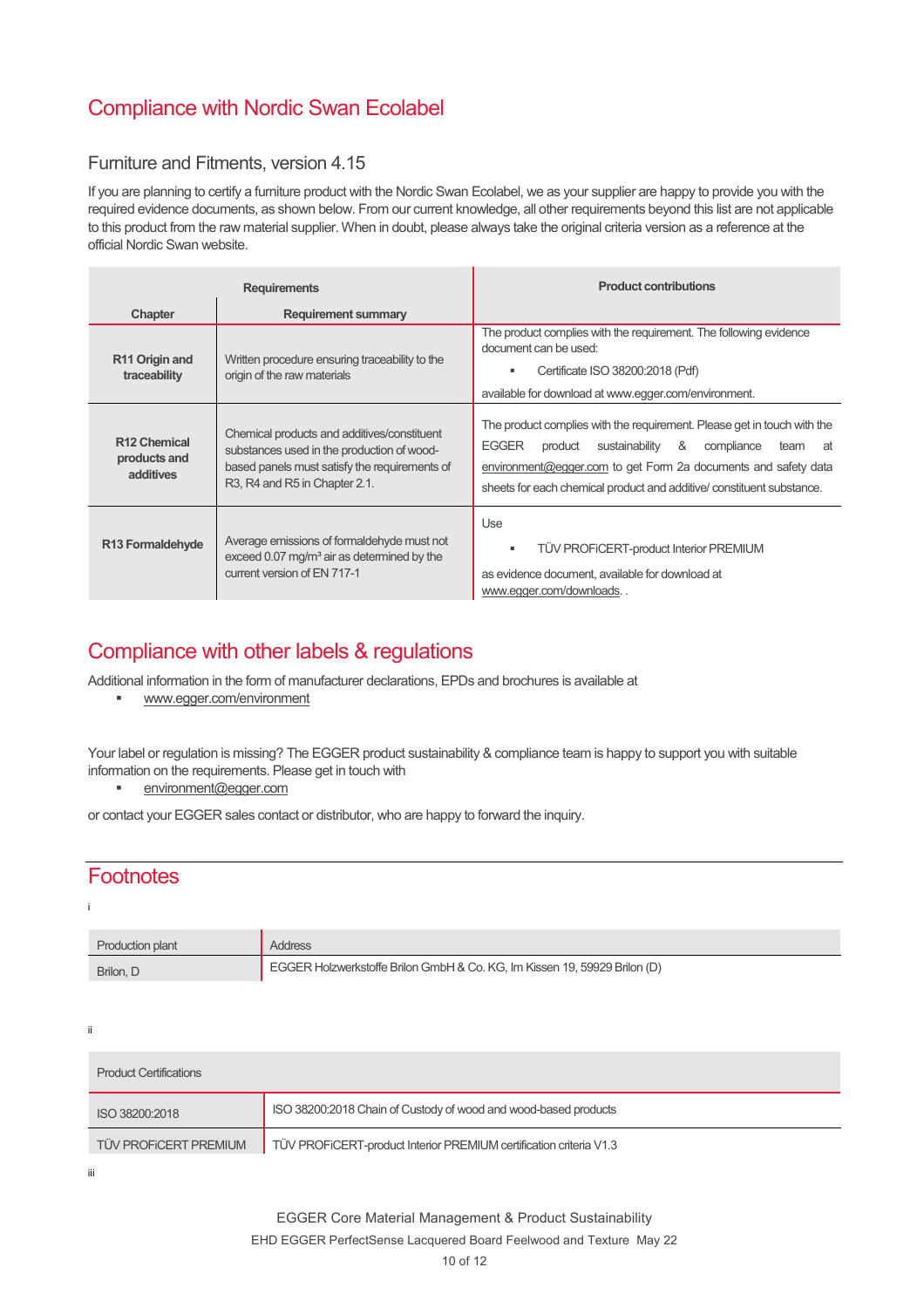| Substance                                                                                                                          | Requirement                                               | Norm reference                                                                                                                                                                                           | Limit value                         | <b>Testing method</b>                    |
|------------------------------------------------------------------------------------------------------------------------------------|-----------------------------------------------------------|----------------------------------------------------------------------------------------------------------------------------------------------------------------------------------------------------------|-------------------------------------|------------------------------------------|
| Formaldehyde                                                                                                                       | E <sub>1</sub>                                            | <b>Chemicals Act</b><br>(Chemicals<br>Prohibition<br>Ordinance; German:<br>Chemikalien-<br>Verbotsverordnung,<br>ChemVerbotsV),<br>Appendix 1 to<br>Section 3, Entry 1:<br>"Formaldehyde"<br>Clause 2(1) | $0.1$ ppm                           | <b>DIN EN 16516</b>                      |
| TVOC (AgBB)                                                                                                                        |                                                           |                                                                                                                                                                                                          | $<$ 300 µg/ m <sup>3</sup> (28d)    |                                          |
| <b>TVOC (DIN EN 16516)</b>                                                                                                         |                                                           |                                                                                                                                                                                                          | $≤$ 200 µg/ m <sup>2*</sup> h (28d) | ISO 16000 parts 3, 6, 9, 11/ EN<br>16516 |
| <b>TSVOC</b>                                                                                                                       |                                                           |                                                                                                                                                                                                          | $\leq 100 \,\mu g/m^3 (28d)$        |                                          |
| <b>VOC</b>                                                                                                                         |                                                           |                                                                                                                                                                                                          | $<$ 100 µg/ m <sup>3</sup> (28d)    |                                          |
| R value                                                                                                                            |                                                           |                                                                                                                                                                                                          | $< 1.0$ µg/ m <sup>3</sup> (28d)    |                                          |
| Formaldehyde                                                                                                                       |                                                           |                                                                                                                                                                                                          | $<$ 10 µg/ m <sup>3</sup> (28d)     |                                          |
| 1.4-Dichlorobenzol                                                                                                                 |                                                           |                                                                                                                                                                                                          | $< 60$ µg/ m <sup>3</sup> (28d)     |                                          |
| Trichlorethylene                                                                                                                   |                                                           |                                                                                                                                                                                                          | $≤ 1 \mu g/m^3 (28d)$               |                                          |
| <b>DEHP</b>                                                                                                                        |                                                           | <b>TÜV PROFICERT-</b><br>product Interior<br>PREMIUM v. 1.3<br>for details see<br>proficert.de                                                                                                           | $≤ 1 \mu g/m^3 (28d)$               |                                          |
| <b>DBP</b>                                                                                                                         |                                                           |                                                                                                                                                                                                          | $≤ 1 \mu g/m3 (28d)$                |                                          |
| Carcinogenic, mutagenic                                                                                                            | <b>TÜV PROFICERT</b>                                      |                                                                                                                                                                                                          | $\leq 1$ µg/ m <sup>3</sup> (28d)   |                                          |
| substances and substances<br>toxic to reproduction (EU-<br>category 1A and 1B according<br>to CLP Regulation (EC) No<br>1272/2008) | <b>PREMIUM</b>                                            |                                                                                                                                                                                                          |                                     |                                          |
| Ammoniac                                                                                                                           |                                                           |                                                                                                                                                                                                          | $\leq 24 \,\mu g/m^3 (28d)$         |                                          |
| Nitrosamines                                                                                                                       |                                                           |                                                                                                                                                                                                          | $\leq 0.2$ µg/ m <sup>3</sup> (28d) |                                          |
| Formaldehyde according to<br>"ChemVerbotsV E1 DE 2020<br>(DIN EN 717-1, result with factor<br>2)                                   |                                                           |                                                                                                                                                                                                          | $\leq$ 0.1 ppm (28d)                |                                          |
| Formaldehyde according to<br>"ChemVerbotsV E1 DE 2020<br>(DIN EN 16516)                                                            |                                                           |                                                                                                                                                                                                          | $\leq$ 0.1 ppm (28d)                |                                          |
| <b>VOC</b><br>Carcinogens                                                                                                          | German AgBB                                               | covered by TÜV<br>PROFICERT-product<br><b>Interior PREMIUM</b>                                                                                                                                           | see TÜV PROFICERT                   | see TÜV PROFICERT                        |
| <b>VOC</b>                                                                                                                         | French A+                                                 | covered by TÜV<br>PROFICERT-product<br><b>Interior PREMIUM</b>                                                                                                                                           | see TÜV PROFICERT                   | see TÜV PROFICERT                        |
| <b>VOC</b>                                                                                                                         | <b>Belgian VOC</b><br>regulation                          | covered by TÜV<br>PROFICERT-product<br><b>Interior PREMIUM</b>                                                                                                                                           | see TÜV PROFICERT                   | see TÜV PROFICERT                        |
| Formaldehyde<br><b>VOC</b>                                                                                                         | Minimum<br>Environmental<br>Criteria CAM Italy            | covered by TÜV<br>PROFICERT-product<br><b>Interior PREMIUM</b>                                                                                                                                           | see TÜV PROFICERT                   | see TÜV PROFICERT                        |
| <b>VOC</b><br>Formaldehyde<br>Carcinogens                                                                                          | <b>BREEAM</b><br>International,<br><b>Exemplary Level</b> | covered by TÜV<br>PROFICERT-product<br><b>Interior PREMIUM</b>                                                                                                                                           | see TÜV PROFICERT                   | see TÜV PROFICERT                        |
| <b>VOC</b>                                                                                                                         | Finnish M1                                                | covered by TÜV                                                                                                                                                                                           | see TÜV PROFICERT                   | see TÜV PROFICERT                        |

EGGER Core Material Management & Product Sustainability

EHD EGGER PerfectSense Lacquered Board Feelwood and Texture May 22